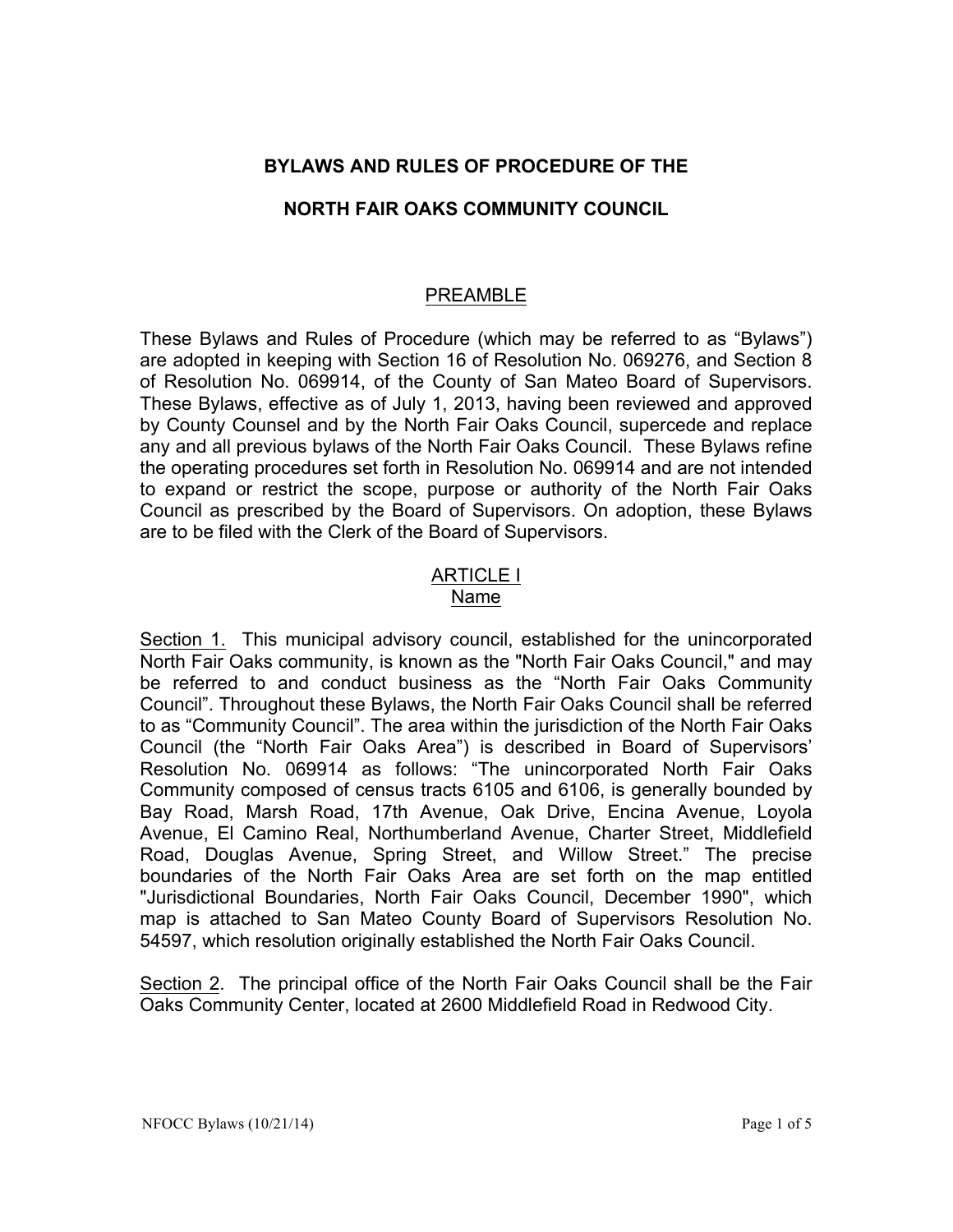## ARTICLE II Purpose and Scope

Section 1. The Community Council will represent the community and advise the San Mateo County Board of Supervisors on those matters which relate to the North Fair Oaks community, including, but not limited to, advice on matters of public health, safety, welfare, public works, policy, planning, community development, program development, and services pertaining to North Fair Oaks.

Section 2. The Community Council may study or cause the study of the options available to the North Fair Oaks community relating to the government of said community, including, but not limited to, incorporation, annexation and remaining an unincorporated area of San Mateo County.

Section 3. The Community Council shall actively encourage and coordinate citizens' input regarding matters of public health, safety, welfare, public works, policy, planning, community development, program development, and services pertaining to North Fair Oaks.

#### ARTICLE III Membership

Section 1. The Community Council shall have a designated membership of no fewer than five members and no more than nine members, as provided in County Resolution No. 069914 ("Designated Membership"). The Designated Membership of the Council shall be set at the Community Council's regular meeting in July of each year, and the designated number of members shall neither be increased nor decreased until the Community Council's regular meeting in July of the following year.

Section 2. Community Council members are appointed by and serve at the pleasure of the Board of Supervisors. It is understood that the Board of Supervisors apply the following membership criteria and categories: (a) individuals residing in the North Fair Oaks Area (as either a homeowner or a tenant); or (b) an individual (regardless of residency location) who owns, or is the representative of, a business located in the North Fair Oaks Area.

Section 3. In addition to the Community Council's established membership, the Council may include one youth member, as well as an alternate youth member who shall participate in Council meetings when the youth member is unable to do so and that the youth member or alternate youth member, when participating in Council meetings, shall be a voting member of the Council.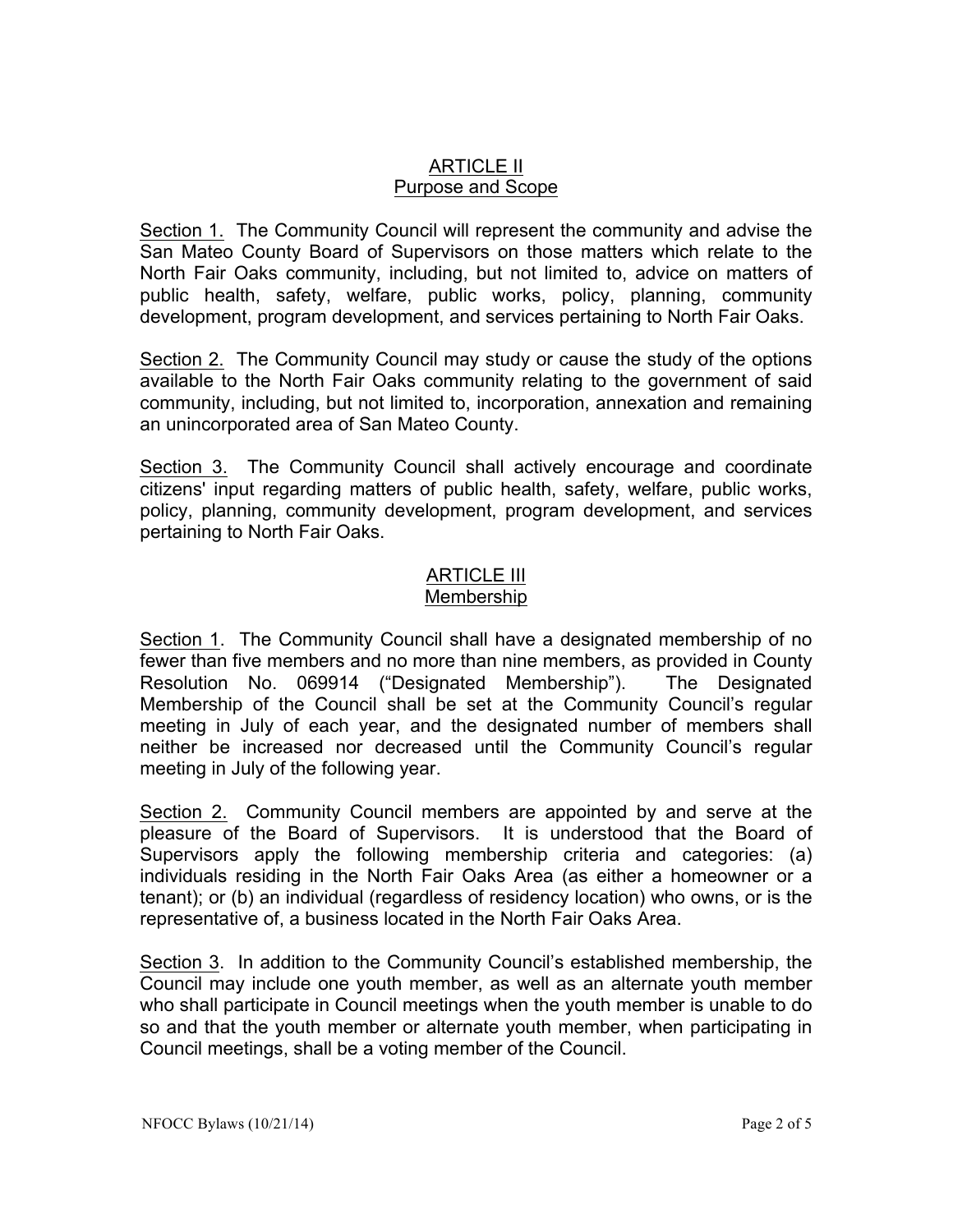## ARTICLE IV **Officers**

Section 1. The officers of the Community Council shall be a Chairperson, a Vice Chairperson, and a Secretary. Officers shall be voting members of the Community Council and no member may hold more than one office.

Section 2. The Chairperson of the Community Counsel shall, if present, preside at all meetings of the Community Council and exercise and perform such other powers and duties as may be from time to time assigned to him or her by the Community Council or prescribed by these Bylaws. The Chairperson shall act as a duly authorized representative of the Community Council in all matters in which the Community Council has not formally designated some other person to act.

Section 3. In the absence or disability of the Chairperson, the Vice-Chairperson shall perform all of the duties of the Chairperson, and when so acting shall have all the powers of, and be subject to all of the restrictions upon, the Chairperson.

Section 4. The Secretary shall keep or cause to be kept minutes of meetings and of actions taken at all meetings of the Community Council.

## ARTICLE V Term and Election of Officers

Section 1. Each officer shall be elected for a term of one year, but shall continue to serve until his or her successor is elected. The annual election of officers is to take place at the second regular meeting of each calendar year. If a quorum of members is not present, it shall take place on the first meeting thereafter at which a quorum is present. There shall be no limit on the number of terms for which a member may serve as an officer.

Section 2. Except as provided in Article VI, Section 7, the election of Officers shall be by simple majority vote of those members present at a duly constituted meeting. In the event that no nominee obtains a majority, all nominees but the two receiving the largest number of affirmative votes shall be removed from consideration and the vote shall be repeated.

Section 3. No Officer shall hold more than one office concurrently.

Section 4. A vacancy in an office shall be filled by election as described in Section 2 of this article.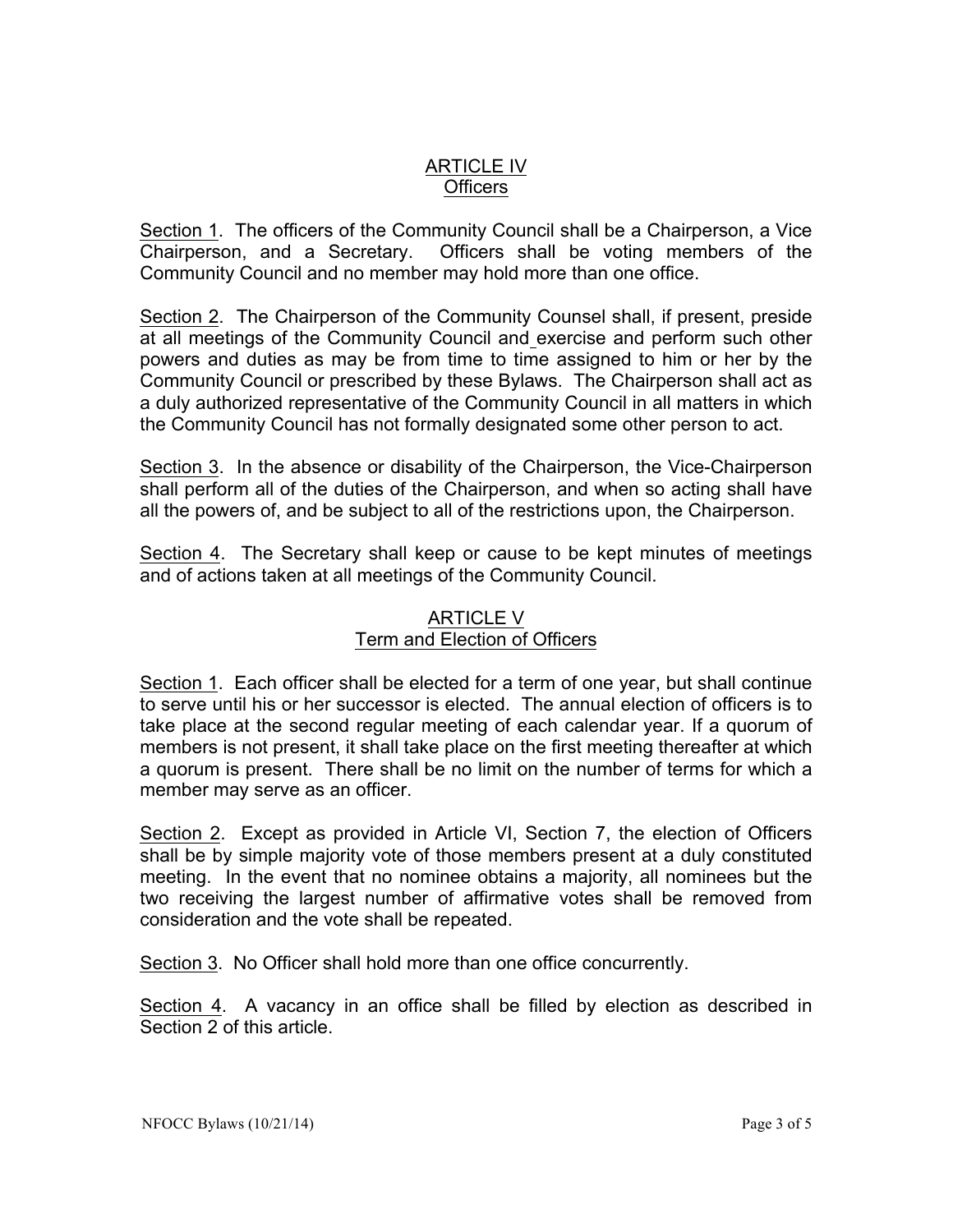### ARTICLE VI Meetings and Quorum

Section 1. Regular meetings of the Community Council shall be held on the fourth (4th) Thursday of each month. All meetings shall begin at 7:00 PM. The regular meeting place of the Community Council shall be the North Fair Oaks Community Center in Redwood City, or at such other places and times as may be determined by a majority vote of the Community Council at a prior noticed meeting.

Section 2. All meetings shall be open to the public.

Section 3. All meetings shall be presided over by the Chairperson.

Section 4. In the absence or disability of the Chairperson, the Vice Chairperson shall preside over meetings of the Community Council and execute all of the duties of the Chairperson.

Section 5. If any meeting shall fall on a legal holiday, said meeting shall be held on the next following Thursday, unless the Community Council, by a majority vote at a previous meeting, decides otherwise.

Section 6. The following definitions shall apply:

"Actual Membership" shall be the Designated Membership (as defined in Article II, Section 1 of these Bylaws) less the number of Vacant Memberships.

"Vacant Membership" means there is no individual serving as that member. By way of example, if there are seven Designated Memberships, but only six individuals have been appointed, then there is one Vacant Membership, thus establishing an Actual Membership of six.

Section 7. A quorum of the Community Council shall be a majority of the Actual Membership. All decisions and actions of the Community Council must be by at least a majority of the quorum present at a meeting; provided however, notwithstanding any other provision of these Bylaws, all decisions and actions of the Community Council shall require no fewer than 3 votes, regardless of the number of Actual Members. By way of example, if the Actual Membership is 5, 3 members constitute a quorum and could conduct a meeting, and 3 (not 2) votes would be required for a decision or action by the Board at such a meeting.

Section 8. Community Council proceedings shall be governed by the most recent version of Rosenberg's Rules of Order.